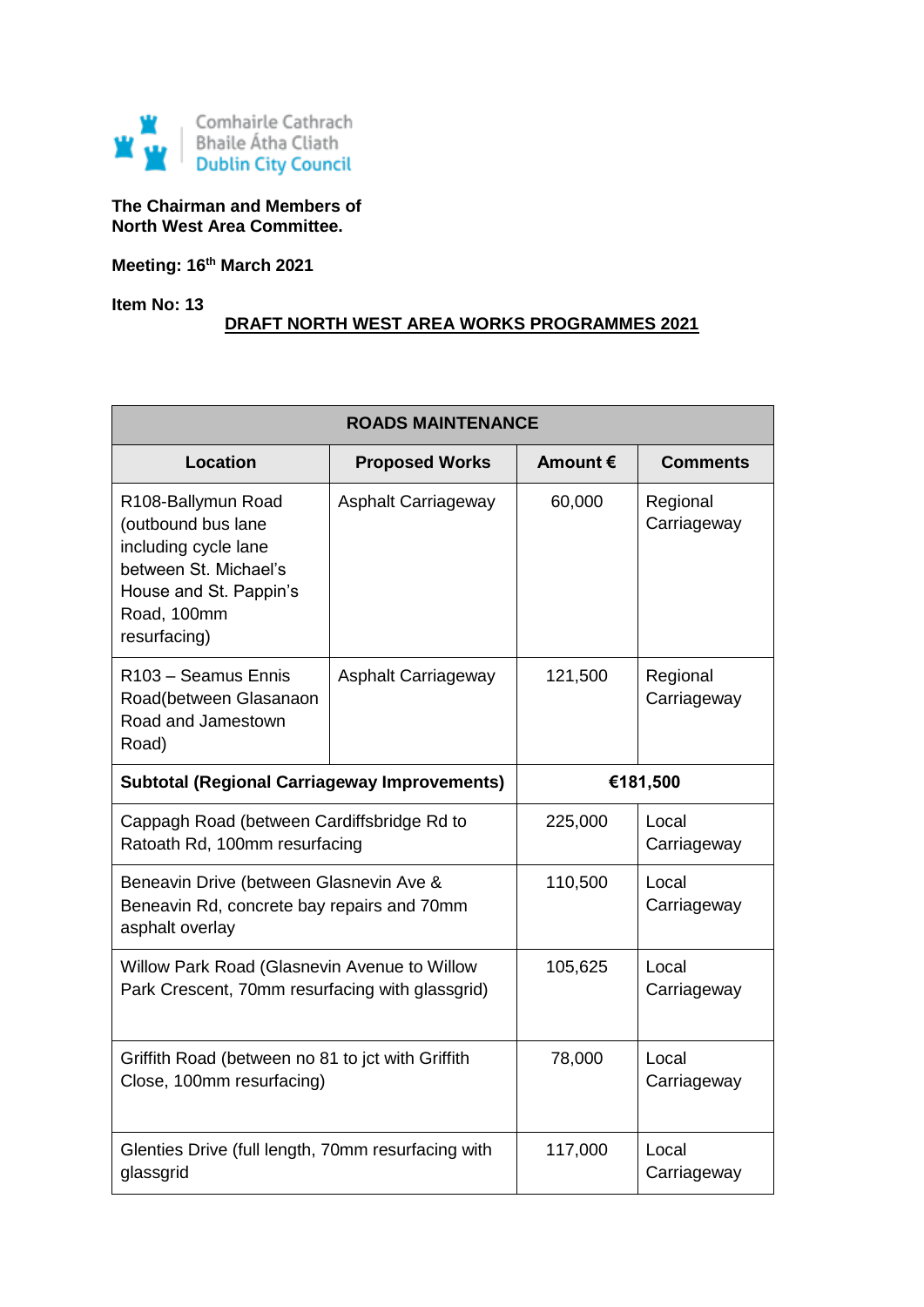| Crannogue Road (various repairs/resurfacing)                                                           |                       | 15,225            |                                      |
|--------------------------------------------------------------------------------------------------------|-----------------------|-------------------|--------------------------------------|
| <b>Subtotal (Local Carriageway Improvements)</b>                                                       |                       | €651,350          |                                      |
| <b>Location</b>                                                                                        | <b>Proposed Works</b> | Amount $\epsilon$ | <b>Comments</b>                      |
| R <sub>103</sub> -Seamus Ennis<br>Road (southside footpaths<br>between Molloy's and<br>Glasanaon Road) | <b>Improvements</b>   | 82,500            | Regional<br>Footpath<br>Improvements |
| <b>Subtotal (Regional Footpath Improvements)</b>                                                       |                       | €82,500           |                                      |
| <b>Location</b>                                                                                        | <b>Proposed Works</b> | Amount $\epsilon$ | <b>Comments</b>                      |
| St. Pappin's Road<br>(northside footpaths<br>between Ballymun Rd &<br>Delville Rd                      | Improvements          | 66,000            | Local Footpath                       |
| Dunsink Park (full length,<br>both sides)                                                              | Improvements          | 92,500            | Local Footpath                       |
| Mellowes Park (southside<br>footpaths)                                                                 | Improvements          | 68,750            | Local Footpath                       |
| Farnham Drive (between<br>2 and 10)                                                                    | Improvements          | 19,250            | Local Footpath                       |
| <b>Fitzmaurice Road</b><br>(between 2 and 10, public<br>footpath only excepting<br>private landings)   | Improvements          | 7,000             | Local Footpath                       |
| <b>Subtotal (Local Footpath Improvements)</b>                                                          |                       | €253,500          |                                      |
| <b>Proposed Works Regional Other</b>                                                                   |                       | Amount €          | <b>Comments</b>                      |
| <b>Term Maintenance Contract</b>                                                                       |                       | 100,000           | <b>Regional Other</b>                |
| Subtotal (Other Works-Local Other)                                                                     |                       | €100,00           |                                      |
| Miscellaneous Direct Labour                                                                            |                       | 365,000           | <b>Regional Other</b>                |
| Street name plates                                                                                     |                       | 5,000             | <b>Regional Other</b>                |
| <b>Winter Maintenance</b>                                                                              |                       | 15,000            | <b>Regional Other</b>                |
| Incident Response Unit                                                                                 |                       | 5,000             | <b>Regional Other</b>                |
| <b>Various Location Gullies</b>                                                                        |                       | 10,000            | <b>Regional Other</b>                |
| <b>Subtotal (Other Works -Local Other)</b>                                                             |                       | €400,000          |                                      |
| <b>Miscellaneous Contract Works</b>                                                                    |                       | 100,000           | <b>Local Other</b>                   |
| <b>Total Contract Works</b>                                                                            |                       |                   | €100,000                             |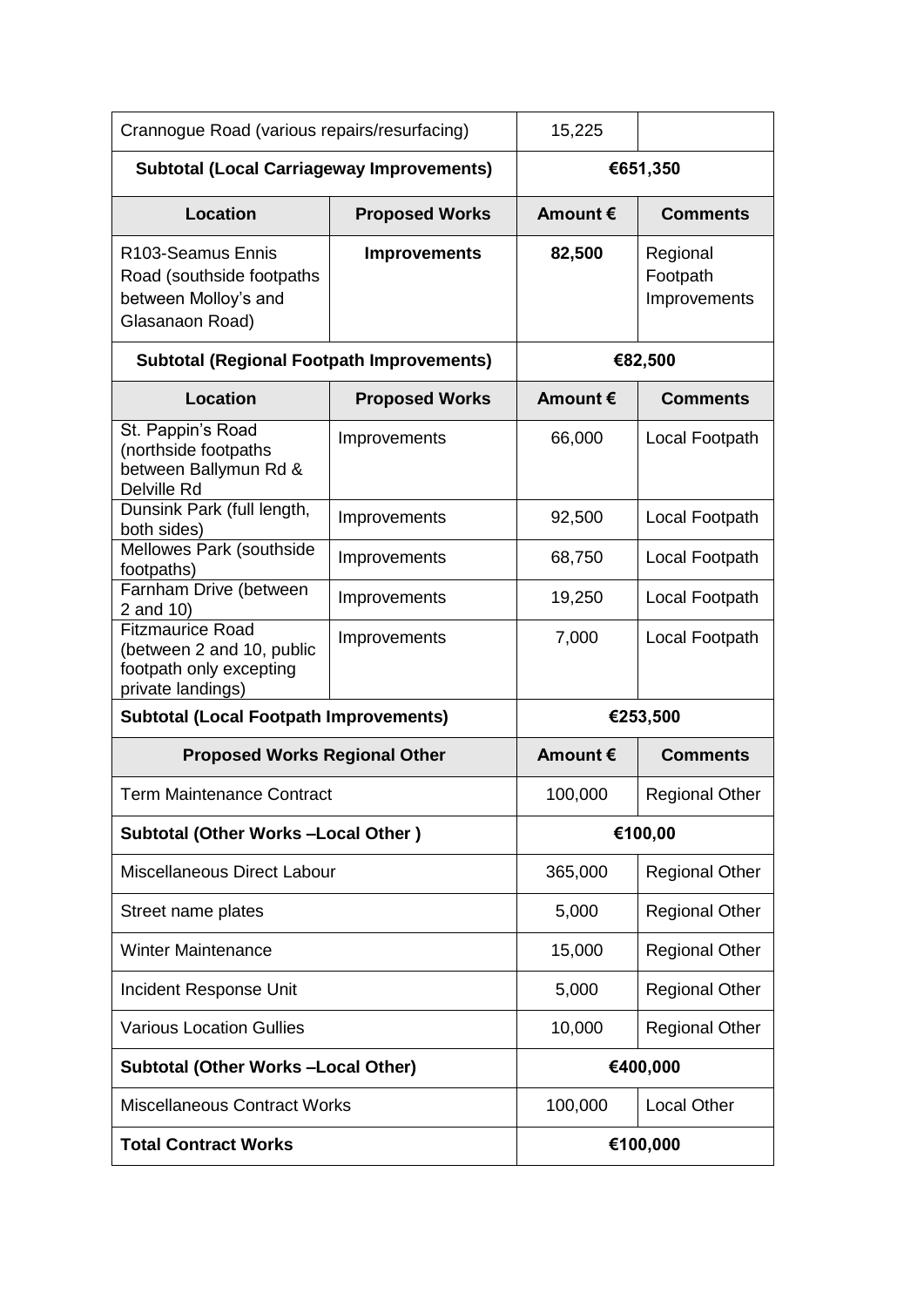| Miscellaneous Direct Labour               | 365,000    | <b>Local Other</b> |
|-------------------------------------------|------------|--------------------|
| Street name plates                        | 5,000      | <b>Local Other</b> |
| Winter Maintenance                        | 15,000     | <b>Local Other</b> |
| Incident Response Unit                    | 5,000      | Local Other        |
| <b>Various Location Gullies</b>           | 10,000     | <b>Local Other</b> |
| <b>Subtotal (Other Works-Local Other)</b> |            | €400,000           |
| <b>Total Road Maintenance Expenditure</b> | €2,168,850 |                    |
|                                           |            |                    |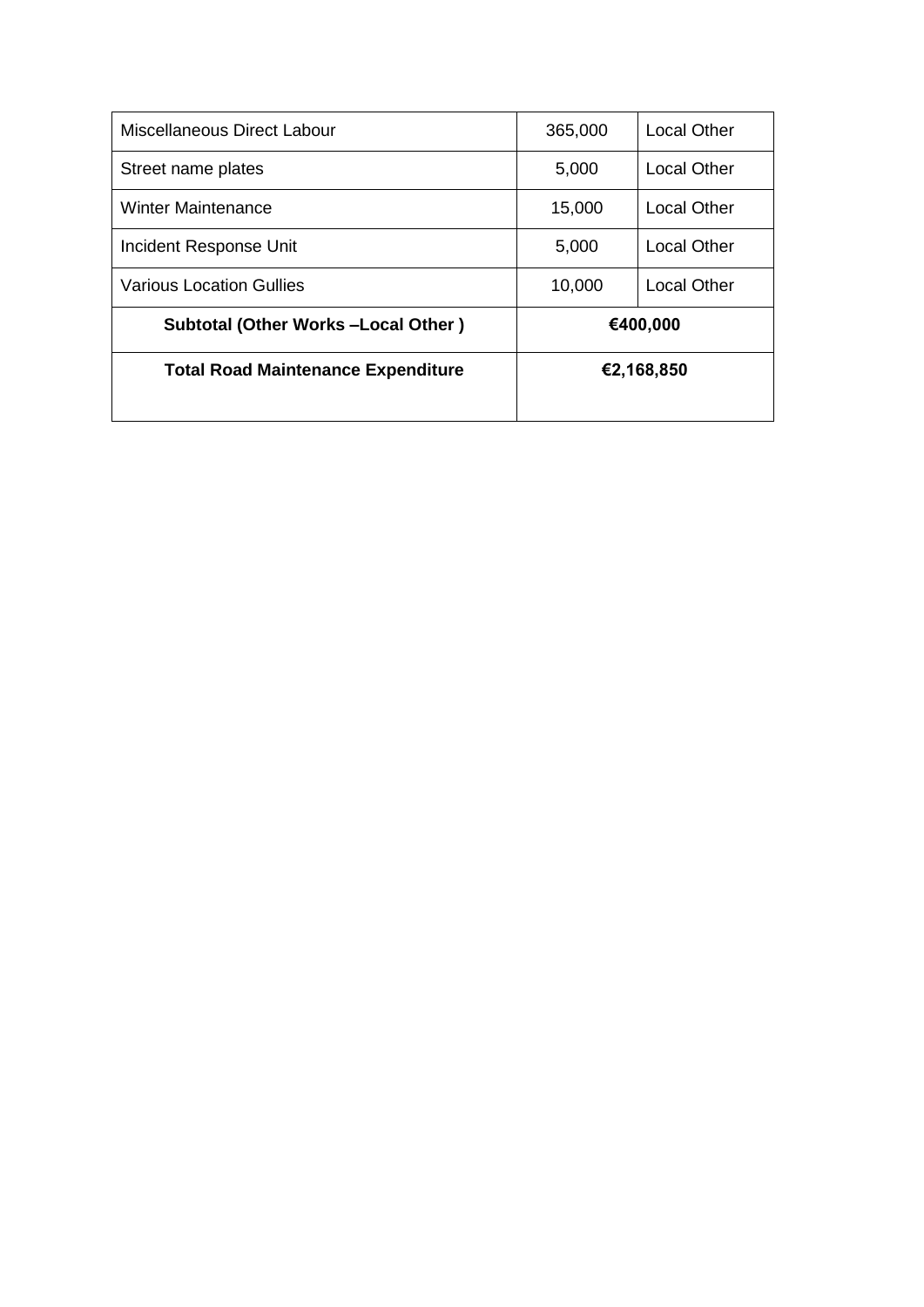| (Awaiting appointment of consultants and return of tenders from contactors<br>before costs can be allocated for proposed works, below) |                                         |  |
|----------------------------------------------------------------------------------------------------------------------------------------|-----------------------------------------|--|
| Location                                                                                                                               | <b>Proposed Works</b>                   |  |
| <b>Ballygall Road East at St</b><br>Kevin's College                                                                                    | Controlled pedestrian crossing          |  |
| Wellmount Road at St<br><b>Brigid's Senior School</b>                                                                                  | Uncontrolled pedestrian crossing        |  |
| Saint Helena's Road at St<br><b>Oliver Plunkett's National</b><br>School.                                                              | Uncontrolled pedestrian crossing        |  |
| Saint Helena's Road at St<br>Helena's Resource Centre                                                                                  | Uncontrolled pedestrian crossing        |  |
| Glasanaon Road                                                                                                                         | Uncontrolled pedestrian crossing        |  |
| Cappagh Avenue                                                                                                                         | Low gradient ramp wheelchair accessible |  |
| Barry Avenue at Barry<br>Drive                                                                                                         | Uncontrolled pedestrian crossing        |  |
| Kildonan Avenue                                                                                                                        | Ramps                                   |  |

TAG are also working on a subsequent works programme which is being part funded by the NTA. This will include a signalised pedestrian crossing requested by Councillors at the junction of Fitzmaurice Road and Ballygall Road East among other councillor requested measures currently being reviewed.

## **TRAFFIC MANAGEMENT**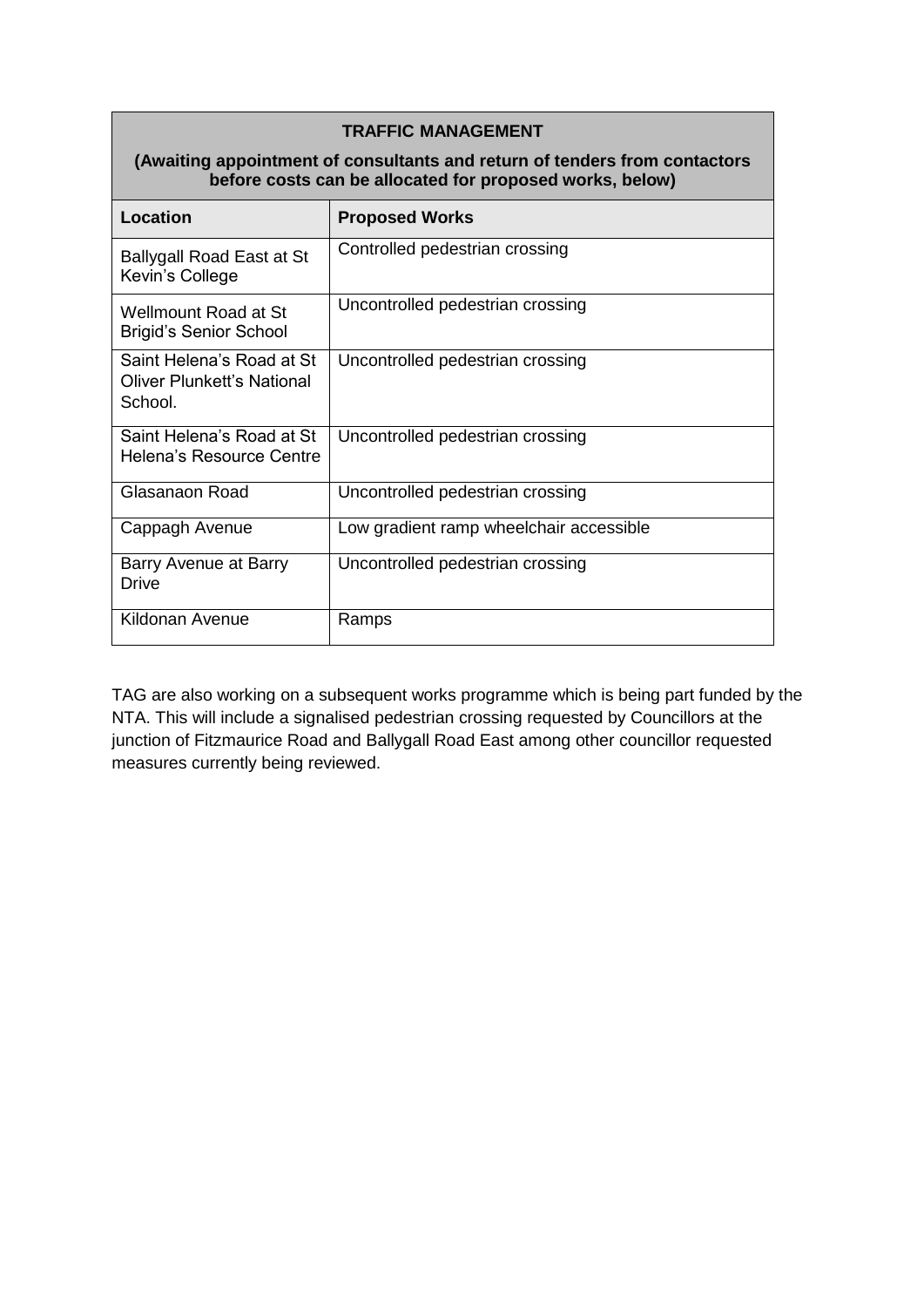| <b>PARKS DEPARTMENT</b>                                                                                                                  |                                                                                                                                                                                                              |                                                                                                                                                                                           |  |
|------------------------------------------------------------------------------------------------------------------------------------------|--------------------------------------------------------------------------------------------------------------------------------------------------------------------------------------------------------------|-------------------------------------------------------------------------------------------------------------------------------------------------------------------------------------------|--|
| (The delivery of the works listed below are subject to funding from the NW Parks District budget and co-funding<br>from the Area Office) |                                                                                                                                                                                                              |                                                                                                                                                                                           |  |
| <b>Location</b>                                                                                                                          | <b>Proposed Works</b>                                                                                                                                                                                        | <b>Notes</b>                                                                                                                                                                              |  |
| <b>Tolka Valley Park</b>                                                                                                                 | Upcycling of seating and installation<br>Treatment/ maintenance of Pond area<br>Native under planting of woodland areas                                                                                      |                                                                                                                                                                                           |  |
| Poppintree Park                                                                                                                          | Jamestown Road Entrance<br>$\bullet$<br>Green flag - pollinator planting<br>Pull up bar/gym equipment                                                                                                        | Resurface and drainage issue.<br>Additional biodiversity elements.                                                                                                                        |  |
| Northway Park                                                                                                                            | Reconfiguration of machinery gate<br>$\bullet$<br>entranceway, thinning of shrubbery,<br>connecting pathway and improvement of<br>existing pedestrian entrance, under tree<br>planting/wildflower areas etc. | Further consultation required with<br>relevant Resident Association, Additional<br>elements could be completed<br>incrementally over a 3/5year plan.<br>Area office to match park funding |  |
| Old Finglas Road Sign Open Space                                                                                                         | Improvement of space - new surfacing,<br>$\bullet$<br>raised stone beds and planting.                                                                                                                        | Joint project with the Area Office                                                                                                                                                        |  |
| <b>Glasnevin Park Open Space</b>                                                                                                         | Tree Planting/Pollinator area<br>$\bullet$<br>scheme/signage                                                                                                                                                 | Plan/Work with residents group - spring<br>2021                                                                                                                                           |  |
| Johnstown Park                                                                                                                           | Development of Tennis courts area<br>$\bullet$<br>Resolve surface drainage issue on path<br>$\bullet$<br>Gym equipment area<br>٠<br>Ramped entrance from Ballygall Rd-east<br>$\bullet$                      |                                                                                                                                                                                           |  |
|                                                                                                                                          |                                                                                                                                                                                                              |                                                                                                                                                                                           |  |
| <b>Various Bulb/Wildflower Planting:</b><br>Improvement of Ballygall Road East<br>Lay-By                                                 | New landscaping/planting<br>$\bullet$                                                                                                                                                                        |                                                                                                                                                                                           |  |
| <b>Tolka Valley</b>                                                                                                                      | Strips of Bulbs/Wildflower along foothpaths<br>$\bullet$                                                                                                                                                     |                                                                                                                                                                                           |  |
| <b>Wellmount Road</b>                                                                                                                    | Wildflower/bulbs<br>$\bullet$                                                                                                                                                                                |                                                                                                                                                                                           |  |
| <b>Kippure Park</b>                                                                                                                      | Tree/bulbs<br>$\bullet$                                                                                                                                                                                      |                                                                                                                                                                                           |  |
| <b>Glenhill Estate</b>                                                                                                                   | Wildflower<br>$\bullet$                                                                                                                                                                                      |                                                                                                                                                                                           |  |
| Willowpark/Oakwood                                                                                                                       | Wildflower<br>$\bullet$                                                                                                                                                                                      |                                                                                                                                                                                           |  |